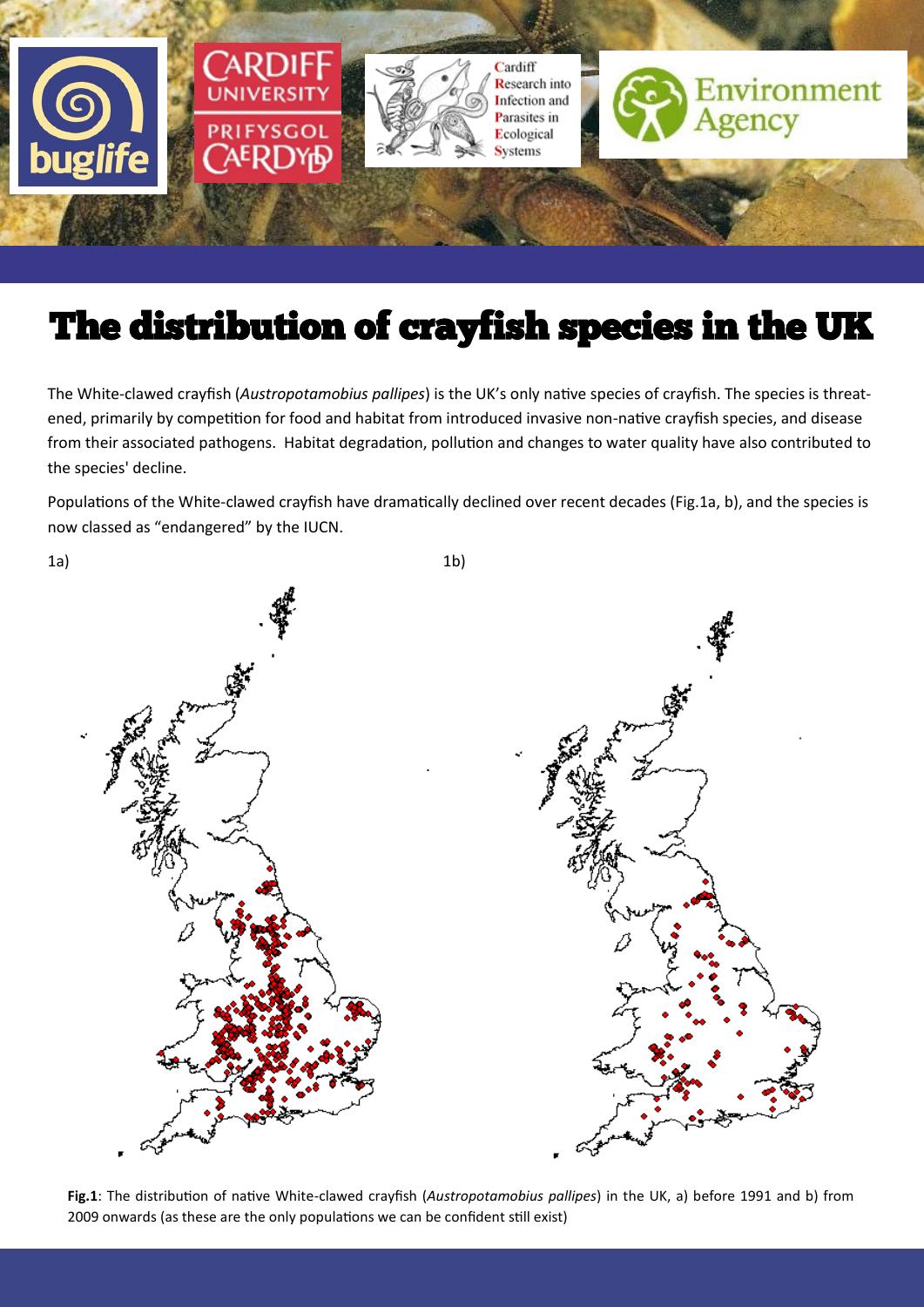This loss of our native White-clawed crayfish is largely attributed to the introduction of non-native alien crayfish species, in particular the North American Signal crayfish (*Pacifastacus leniusculus*). Signal crayfish were first introduced into the UK during the 1970s, and farmed for aquaculture. The Signal crayfish escaped into the wild and have since established and spread throughout most of England and Wales (Fig. 2a,b). Where Signal crayfish come into contact with White-clawed crayfish they typically displace them through competition for food or habitat, or by spreading disease, notably crayfish plague (*Aphanomyces astaci*).



**Fig.2**: The distribution of invasive Signal crayfish (*Pacifastacus leniusculus*) in the UK, a) before 1991 and b) all known records to current day (as we have no evidence of any populations reported before 1991 being eradicated).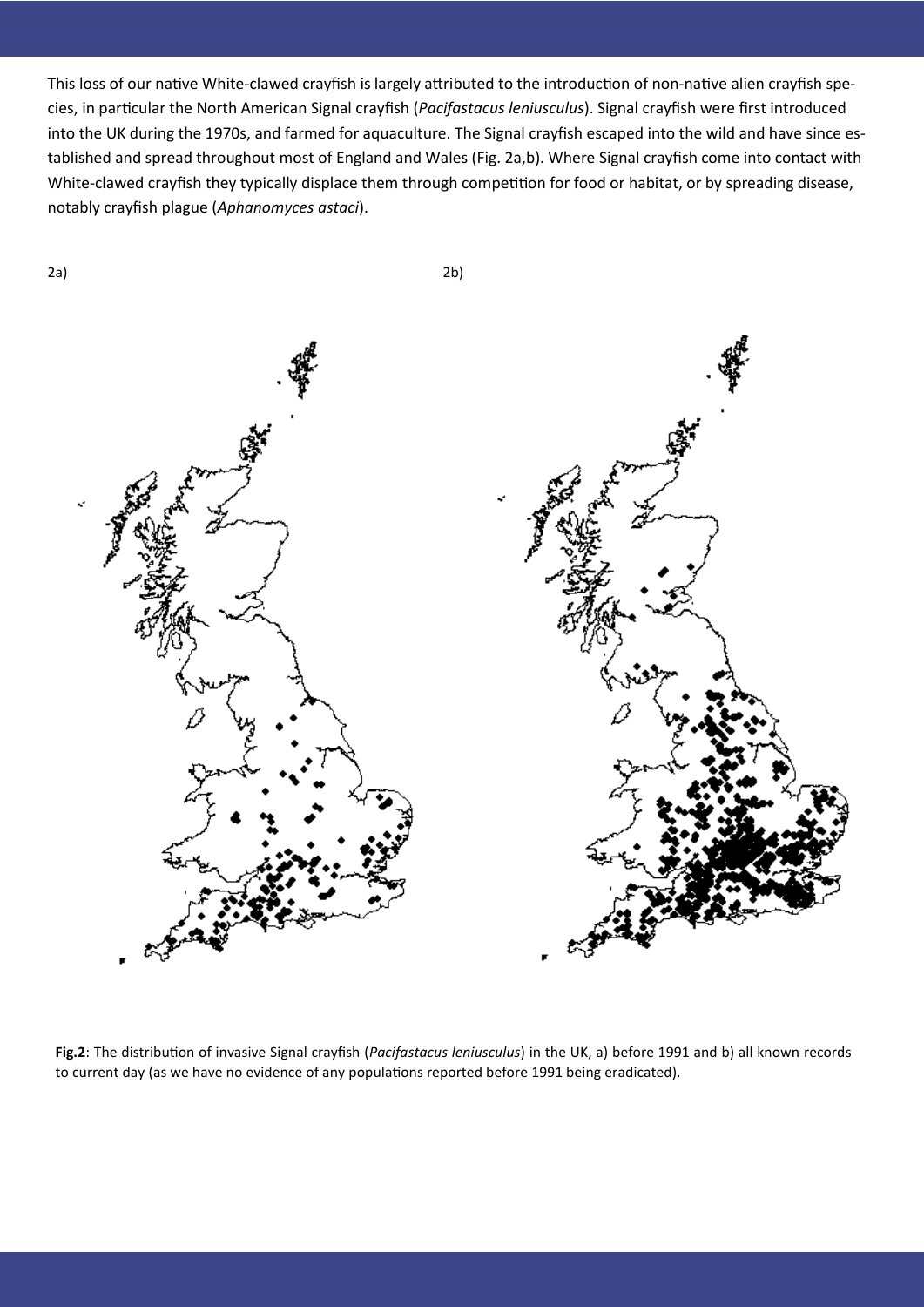In addition to the signal crayfish, six other non-native crayfish species have established viable wild populations in the UK (Fig. 3a,b). Alarmingly, four of these have been introduced since 1990. It is imperative that we determine how these non-native crayfish species will interact to assess future potential threats to our native crayfish species and the wider ecological communities of British freshwaters.



**Fig.3**: The distribution of Noble crayfish *Astacus astacus* (purple)*,* Narrow-clawed crayfish *A. leptodactylus* (yellow)*,* Spiny-cheek crayfish *Orconectes limosus* (pink)*,* Virile crayfish *O. virilis* (blue)*,* Red swamp crayfish *Procambarus clarkii* (green) and White river crayfish *P. acutus* (orange) in the UK, a) before 1991 and b) all known records to current day (as we have no evidence of any populations reported before 1991 being eradicated).